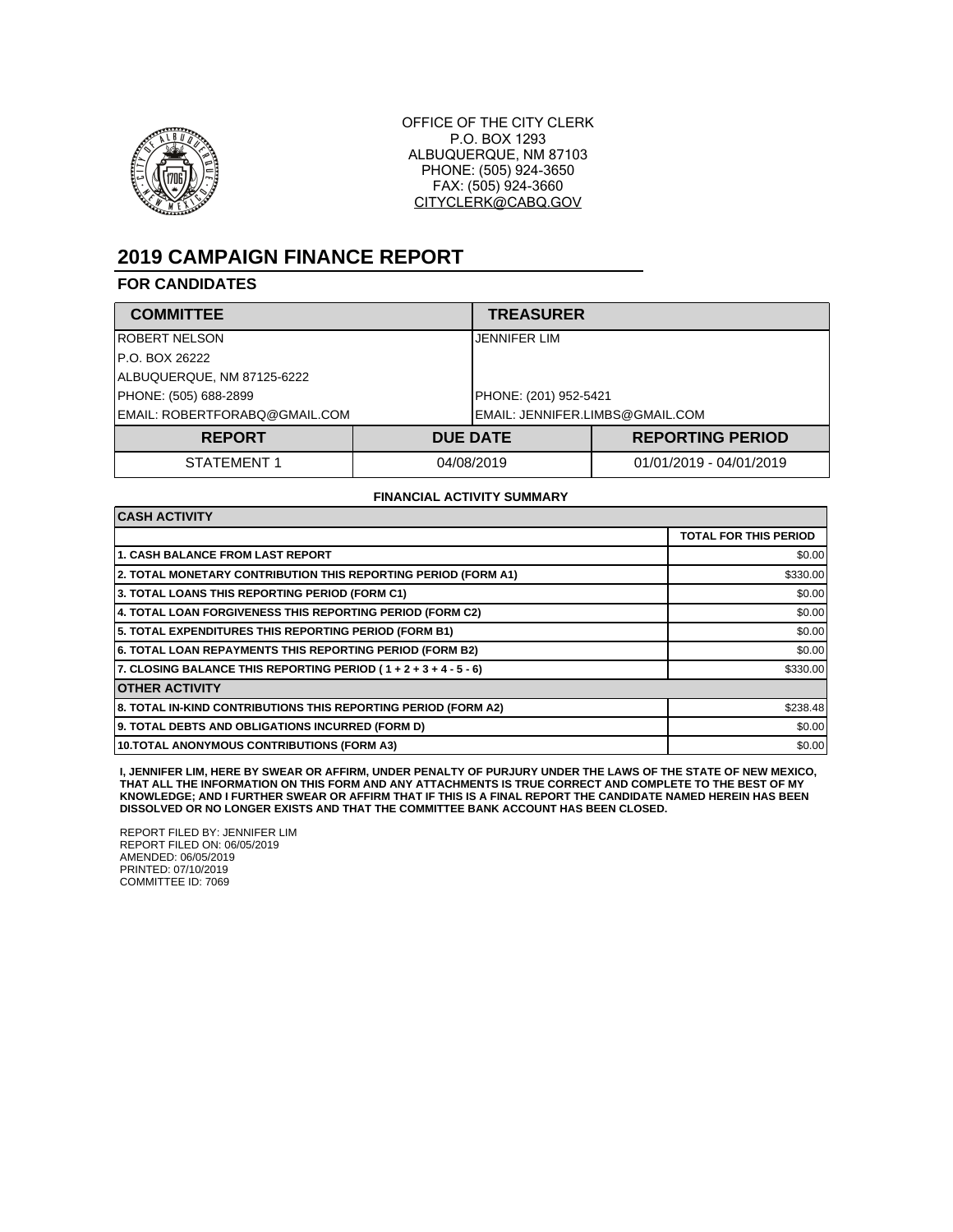## **FORM A-1 MONETARY CONTRIBUTIONS**

| <b>DATE</b><br><b>RECEIVED</b> | <b>CONTRIBUTOR / INFORMATION</b>                              | <b>CONTRIBUTION</b><br><b>TYPE</b>                                           | <b>AMOUNT</b> |
|--------------------------------|---------------------------------------------------------------|------------------------------------------------------------------------------|---------------|
| 3/29/2019                      | ROBERT NELSON<br>P.O. BOX 26222<br>ALBUQUERQUE, NM 87125-6222 | Monetary<br>PURPOSE:<br><b>CANDIDATE</b><br><b>CONTRIBUTION</b>              | \$30.00       |
| 3/31/2019                      | ROBERT NELSON<br>P.O. BOX 26222<br>ALBUQUERQUE, NM 87125-6222 | Monetary<br>PURPOSE:<br><b>CANDIDATE</b><br>IMONETARY<br><b>CONTRIBUTION</b> | \$300.00      |
|                                |                                                               | <b>TOTAL MONETARY CONTRIBUTIONS</b>                                          | \$330.00      |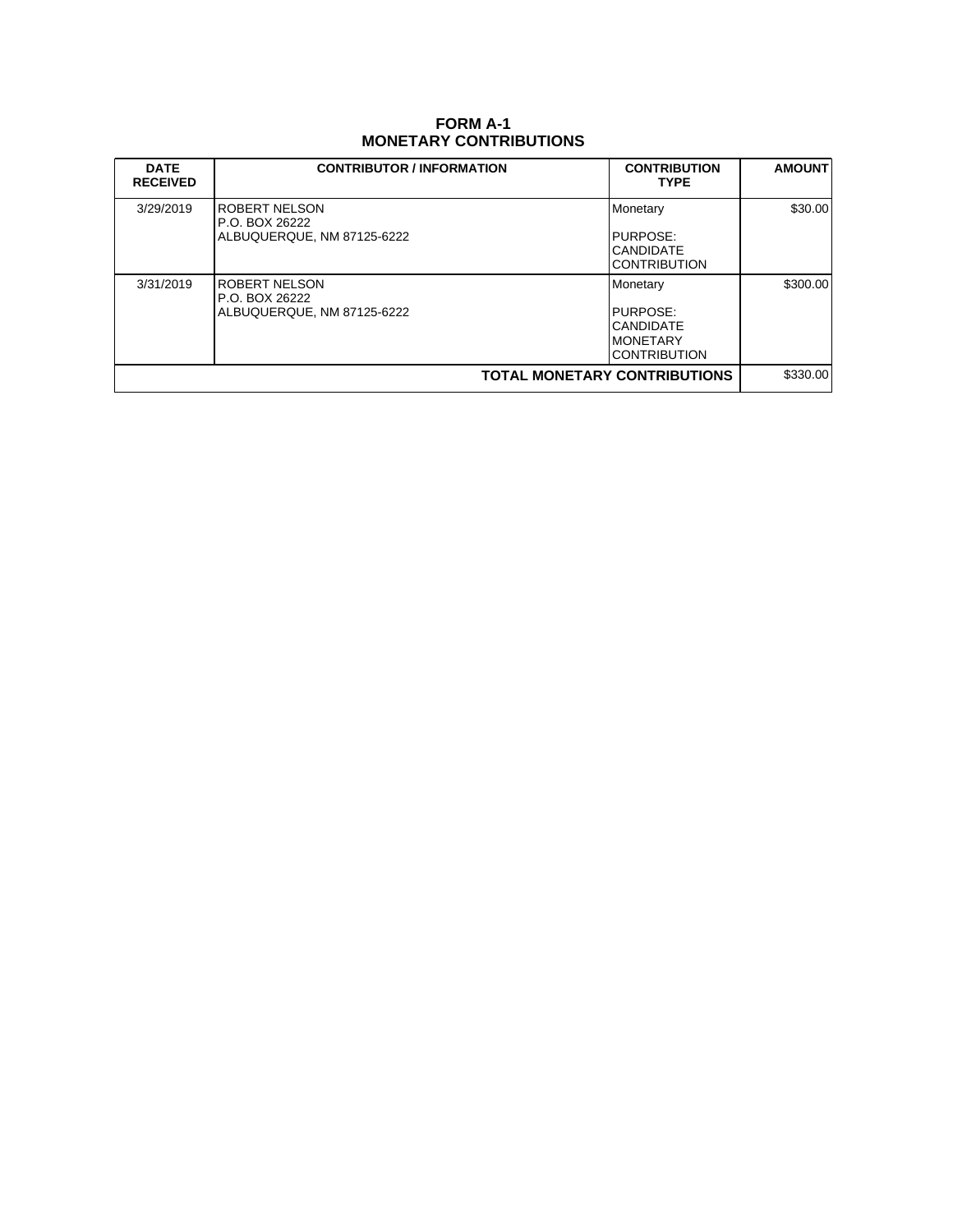| <b>DATE</b><br><b>RECEIVED</b> | <b>CONTRIBUTOR / INFORMATION</b>                              | <b>CONTRIBUTION</b><br><b>TYPE</b>                                                                                                                             | <b>AMOUNT</b> |
|--------------------------------|---------------------------------------------------------------|----------------------------------------------------------------------------------------------------------------------------------------------------------------|---------------|
| 2/11/2019                      | ROBERT NELSON<br>P.O. BOX 26222<br>ALBUQUERQUE, NM 87125-6222 | In-Kind<br>PURPOSE:<br>CANDIDATE<br>PURCHASE OF<br>DOMAIN NAME<br><b>FOR CAMPAIGN</b><br>(COMPANY:<br>NAMECHEAP)                                               | \$22.10       |
| 2/15/2019                      | ROBERT NELSON<br>P.O. BOX 26222<br>ALBUQUERQUE, NM 87125-6222 | In-Kind<br>PURPOSE:<br>CANDIDATE<br>PURCHASED FOOD<br>FOR CAMPAIGN<br>KICK OFF EVENT<br>(PURCHASED<br><b>FROM SMITH'S)</b>                                     | \$34.07       |
| 2/24/2019                      | ROBERT NELSON<br>P.O. BOX 26222<br>ALBUQUERQUE, NM 87125-6222 | In-Kind<br>PURPOSE:<br>CANDIDATE<br>PURCHASE OF<br>FOOD AND<br>COFFEE FOR<br><b>CAMPAIGN KICK</b><br>OFF EVENT<br>(PURCHASED<br><b>FROM DUNKIN'</b><br>DONUTS) | \$26.41       |
| 2/28/2019                      | ROBERT NELSON<br>P.O. BOX 26222<br>ALBUQUERQUE, NM 87125-6222 | In-Kind<br>PURPOSE:<br>CANDIDATE<br>PURCHASE OF<br><b>TRANSPORTATION</b><br>TO COMMON<br><b>CAUSE MEETING</b><br>(LYFT)                                        | \$11.97       |
| 3/3/2019                       | ROBERT NELSON<br>P.O. BOX 26222<br>ALBUQUERQUE, NM 87125-6222 | In-Kind<br>PURPOSE:<br>CANDIDATE<br>PURCHASE OF<br><b>TRANSPORTATION</b><br>TO<br><b>NEIGHBORHOOD</b><br><b>MEETING (LYFT)</b>                                 | \$23.17       |
| 3/6/2019                       | ROBERT NELSON<br>P.O. BOX 26222<br>ALBUQUERQUE, NM 87125-6222 | In-Kind<br>PURPOSE:<br>CANDIDATE<br>PURCASE OF<br><b>TRANSPORTATION</b><br>TO CITY PUBLIC<br><b>HEARING MEETING</b><br>(LYFT)                                  | \$10.06       |

### **FORM A-2 IN-KIND CONTRIBUTIONS**